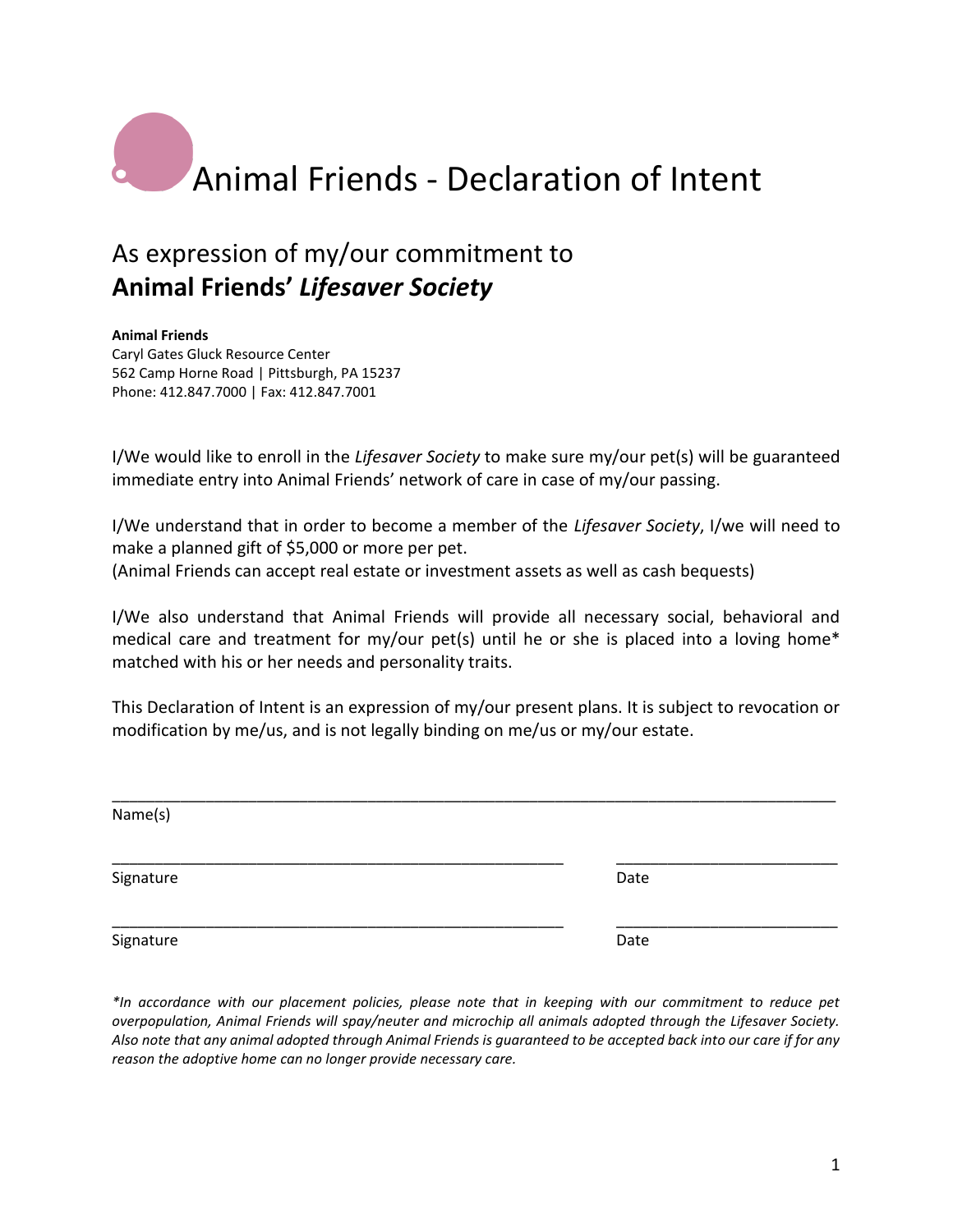| My/Our Pet's Information |
|--------------------------|

| <b>PET#1</b>                                          |  |
|-------------------------------------------------------|--|
|                                                       |  |
|                                                       |  |
| Name and Species                                      |  |
|                                                       |  |
|                                                       |  |
| Age and Physical Description                          |  |
|                                                       |  |
|                                                       |  |
|                                                       |  |
|                                                       |  |
| Likes and Dislikes (including food, toys, other pets) |  |
|                                                       |  |
|                                                       |  |
|                                                       |  |
|                                                       |  |
| <b>Special Needs and Medications</b>                  |  |
|                                                       |  |
|                                                       |  |
|                                                       |  |
|                                                       |  |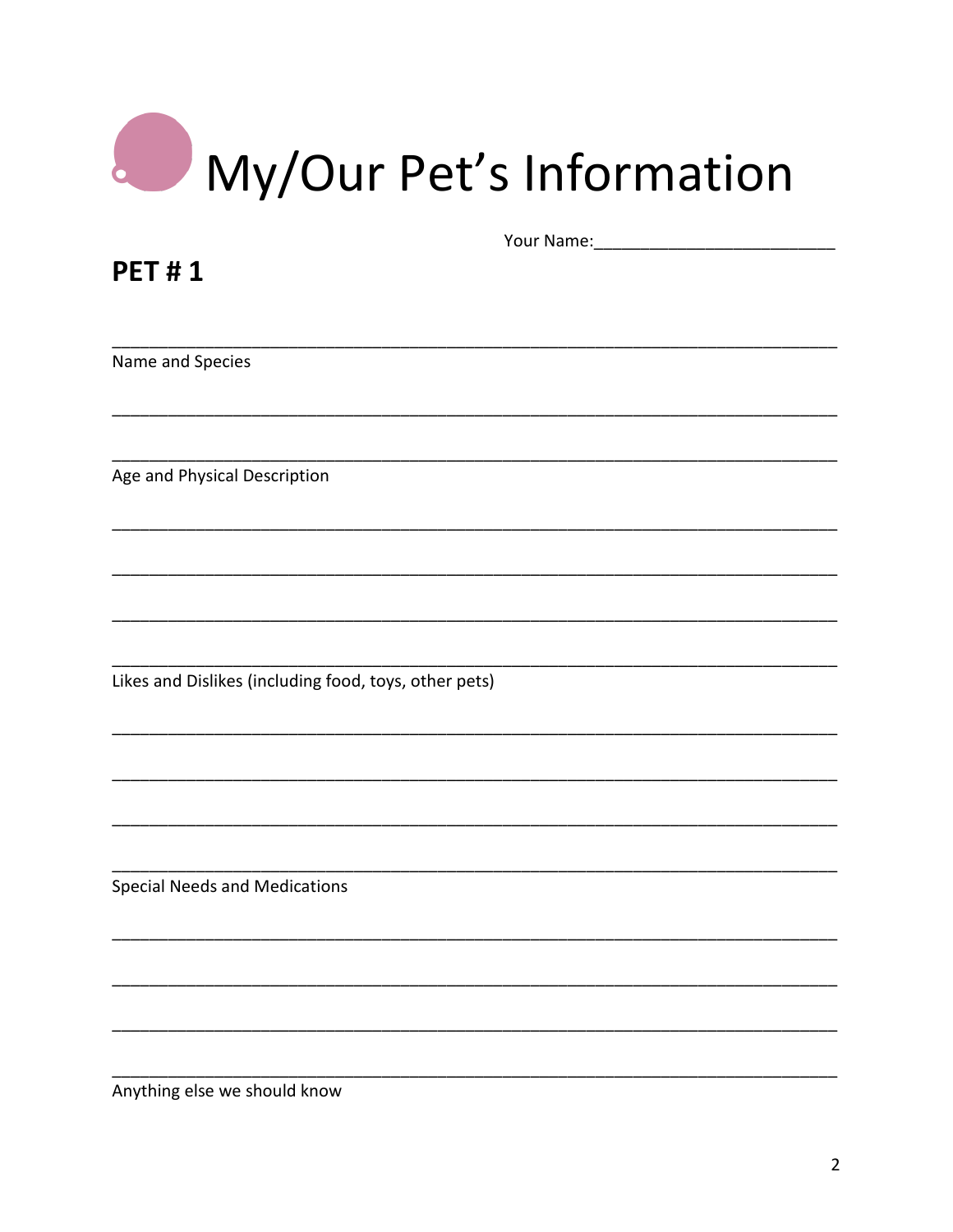| My/Our Pet's Information |
|--------------------------|

| <b>PET#2</b>                                          |  |
|-------------------------------------------------------|--|
|                                                       |  |
|                                                       |  |
|                                                       |  |
| Name and Species                                      |  |
|                                                       |  |
|                                                       |  |
|                                                       |  |
| Age and Physical Description                          |  |
|                                                       |  |
|                                                       |  |
|                                                       |  |
|                                                       |  |
|                                                       |  |
|                                                       |  |
| Likes and Dislikes (including food, toys, other pets) |  |
|                                                       |  |
|                                                       |  |
|                                                       |  |
|                                                       |  |
|                                                       |  |
|                                                       |  |
|                                                       |  |
| <b>Special Needs and Medications</b>                  |  |
|                                                       |  |
|                                                       |  |
|                                                       |  |
|                                                       |  |
|                                                       |  |
|                                                       |  |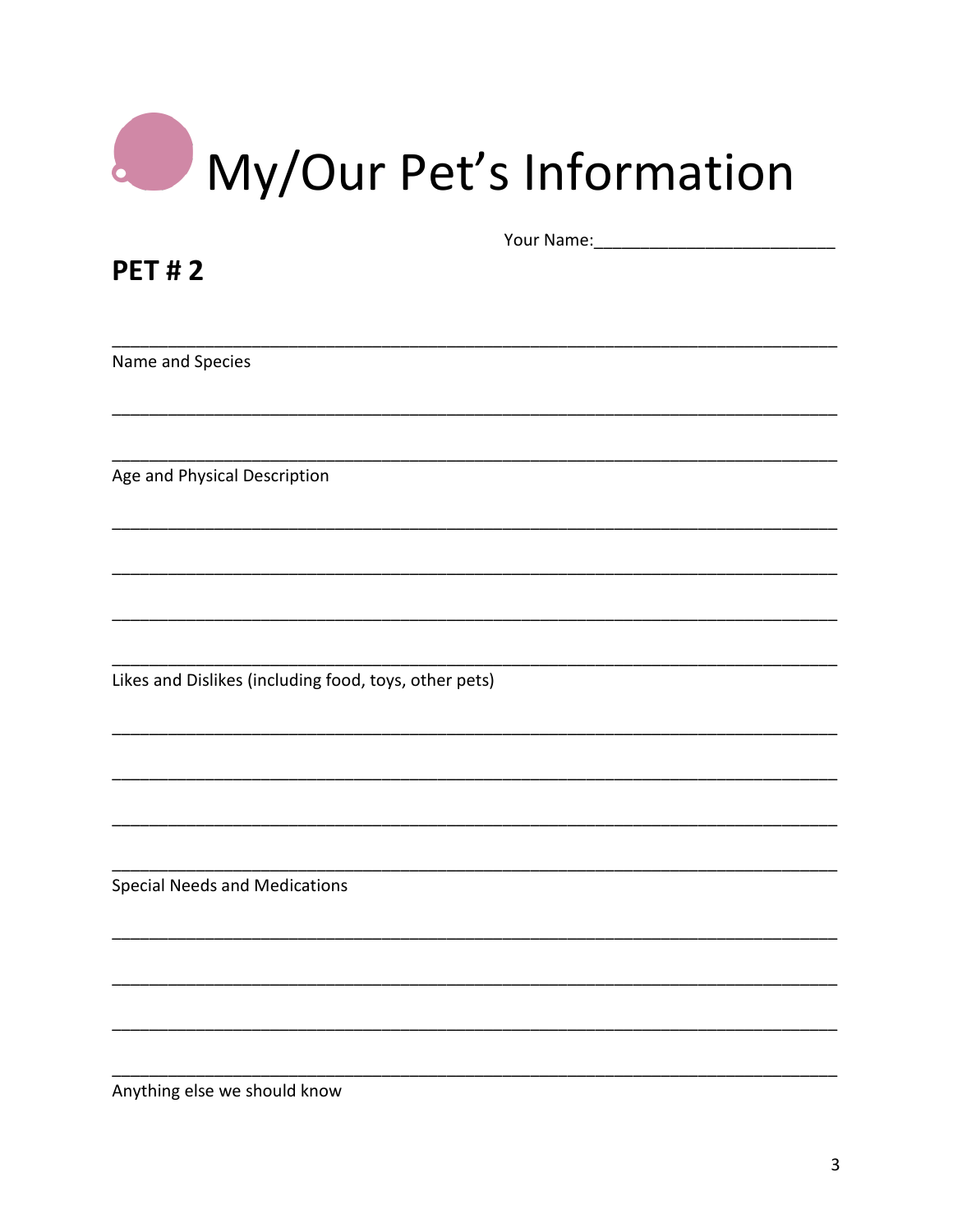| My/Our Pet's Information |
|--------------------------|

| <b>PET#3</b>                                          |  |
|-------------------------------------------------------|--|
|                                                       |  |
|                                                       |  |
| Name and Species                                      |  |
|                                                       |  |
|                                                       |  |
|                                                       |  |
| Age and Physical Description                          |  |
|                                                       |  |
|                                                       |  |
|                                                       |  |
|                                                       |  |
|                                                       |  |
| Likes and Dislikes (including food, toys, other pets) |  |
|                                                       |  |
|                                                       |  |
|                                                       |  |
|                                                       |  |
|                                                       |  |
| <b>Special Needs and Medications</b>                  |  |
|                                                       |  |
|                                                       |  |
|                                                       |  |
|                                                       |  |
|                                                       |  |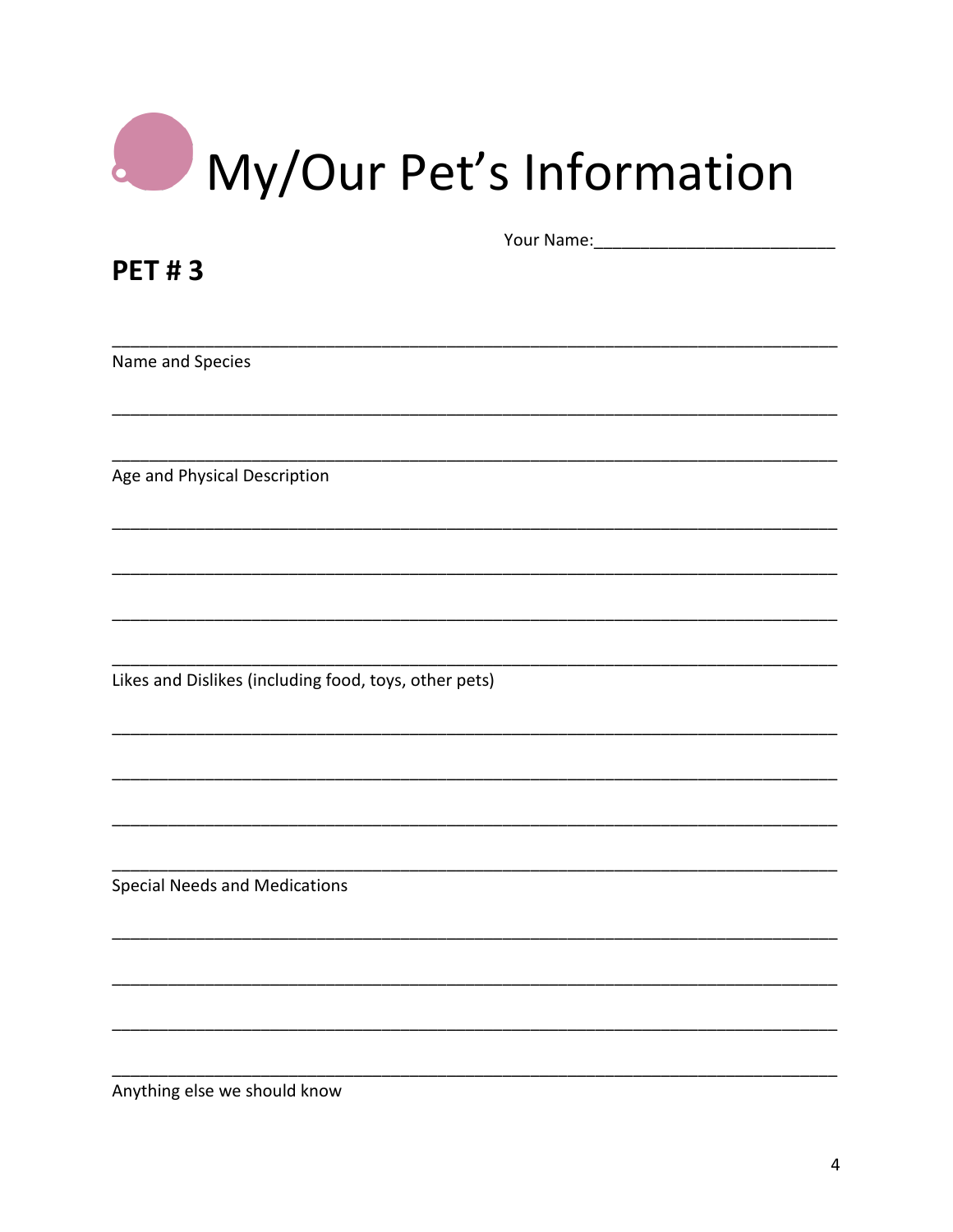| My/Our Pet's Information |
|--------------------------|

| <b>PET#4</b>                                          |  |
|-------------------------------------------------------|--|
|                                                       |  |
|                                                       |  |
| Name and Species                                      |  |
|                                                       |  |
|                                                       |  |
|                                                       |  |
| Age and Physical Description                          |  |
|                                                       |  |
|                                                       |  |
|                                                       |  |
|                                                       |  |
|                                                       |  |
| Likes and Dislikes (including food, toys, other pets) |  |
|                                                       |  |
|                                                       |  |
|                                                       |  |
|                                                       |  |
|                                                       |  |
| <b>Special Needs and Medications</b>                  |  |
|                                                       |  |
|                                                       |  |
|                                                       |  |
|                                                       |  |
|                                                       |  |
|                                                       |  |